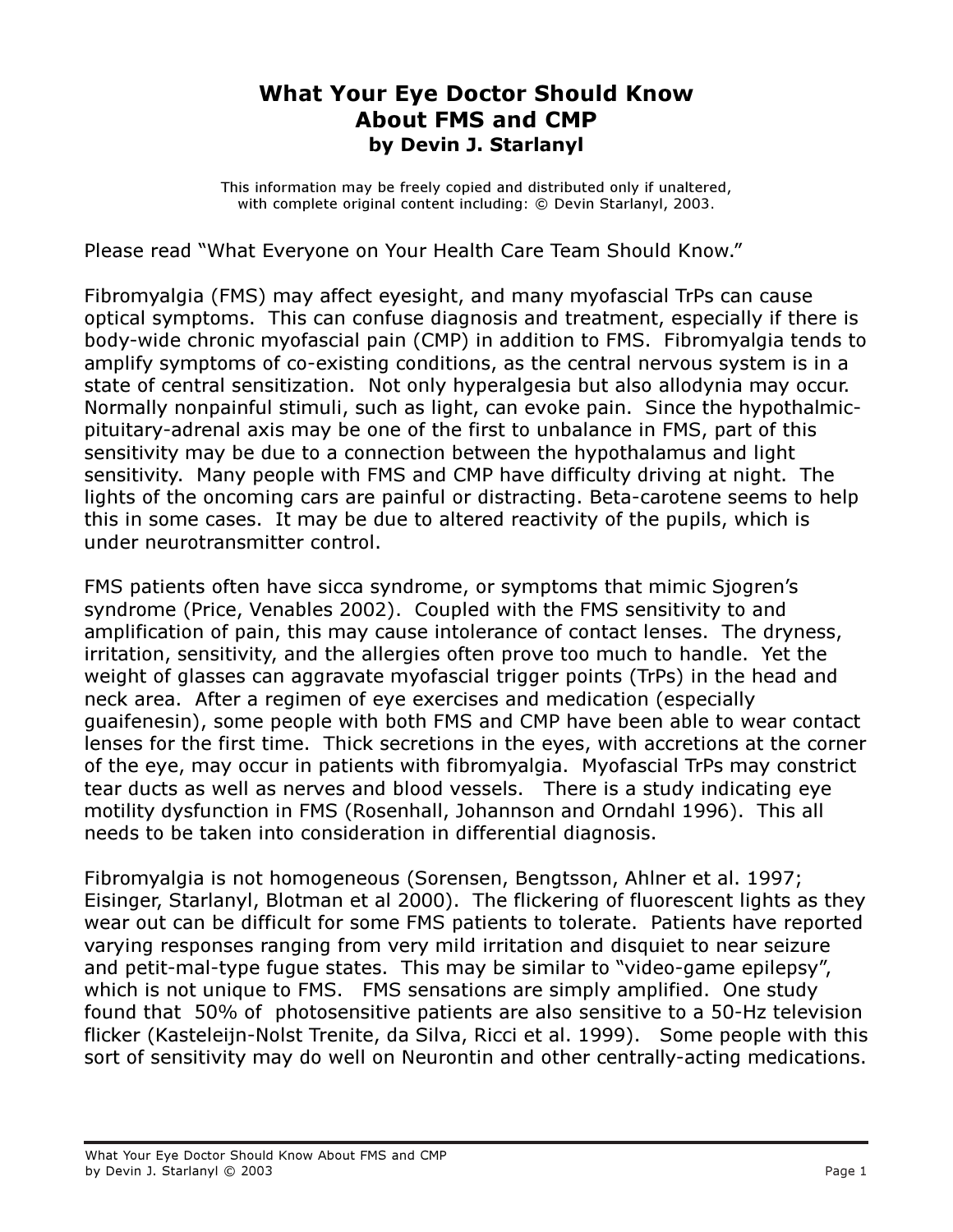Sternocleidomastoid (SCM) TrPs can cause redness and tearing of the eye (Simons, Travell and Simons, 1999). Artificial tears may be a big help temporarily, but the patient must have the TrPs treated and the perpetuating factors identified and brought under control. An artificial tears formula that can be safely stored in the refrigerator allows the patient to enjoy the mechanical effect of the cold to help constrict swollen red vessels. Some people with FMS may develop sensitivity to some anesthetic eye drops.

Myofascial TrPs in the SCM muscle may cause sensitivity to patterns of light and dark, such as stripes, checks, or even shadows on the road. Some patients have reported becoming dizzy to the point of falling, just from looking at patterns of light and dark. Some patients even vomit. This can happen in fabric stores, around escalators, or even around conveyor belts. Even certain floor patterns can cause dizziness, or watching airport carousels.

Some of this is due to the proprioception disturbances which are well documented (Simons, Travell and Simons 1999). There may also be a proprioceptive component in many or most cases of FMS. Proprioceptor dysfunction may be associated with any TrP. Clumsiness is often due to a combination of internal eye muscle TrPs, FMS lack of optical accommodation, and SCM TrPs. Look for the patterns. SCM TrPs can cause any (or all) of the following problems: dizziness, imbalance, neck soreness, a swollen glands feeling, runny nose, maxillary sinus congestion, tension headaches, eye problems (tearing, bug-eyes, blurred or double vision, inability to raise the upper eyelid, dimming of perceived light intensity), spatial disorientation, postural dizziness, vertigo, sudden falls while bending, unintentional veering while you walk, staggering walk, impaired sleep, nerve impingement, and disturbed weight perception. This last symptom can result in spilling food and drink, and throwing an object across the room when you are just trying to pick it up. These symptoms can include a feeling of continued movement in a car after stopping, and the feeling of tilted "banking" as the car turns corners.

Any of the muscles that hold the eyeballs in place can develop TrPs, causing double vision, blurry vision, or changing vision. They may profoundly influence proprioception (Buttner-Ennever, Horn 2002). The TrPs cause the muscles to contract. If these muscles are being contracted asymmetrically by TrPs, vision irregularities result. The culprits may be TrPs in the extrinsic eye muscles, the SCM, trapezius, temporalis, or cutaneous facial muscles. Simple eye exercises can help relieve this problem. Warn your patients that the eye exercises should be started gently and only done once a day. Repetitive exercises should not be done for TrPs. They will only make the TrPs worse, because the muscle is already contracted physiologically. They must be stretched gently and lengthened before they can be strengthened. The first time your patient tries to roll the eyes upward, looking into each "corner" of the eye and stretching the muscles, s/he may experience pain or headache. That is a sign that the TrPs are present, and must be approached carefully.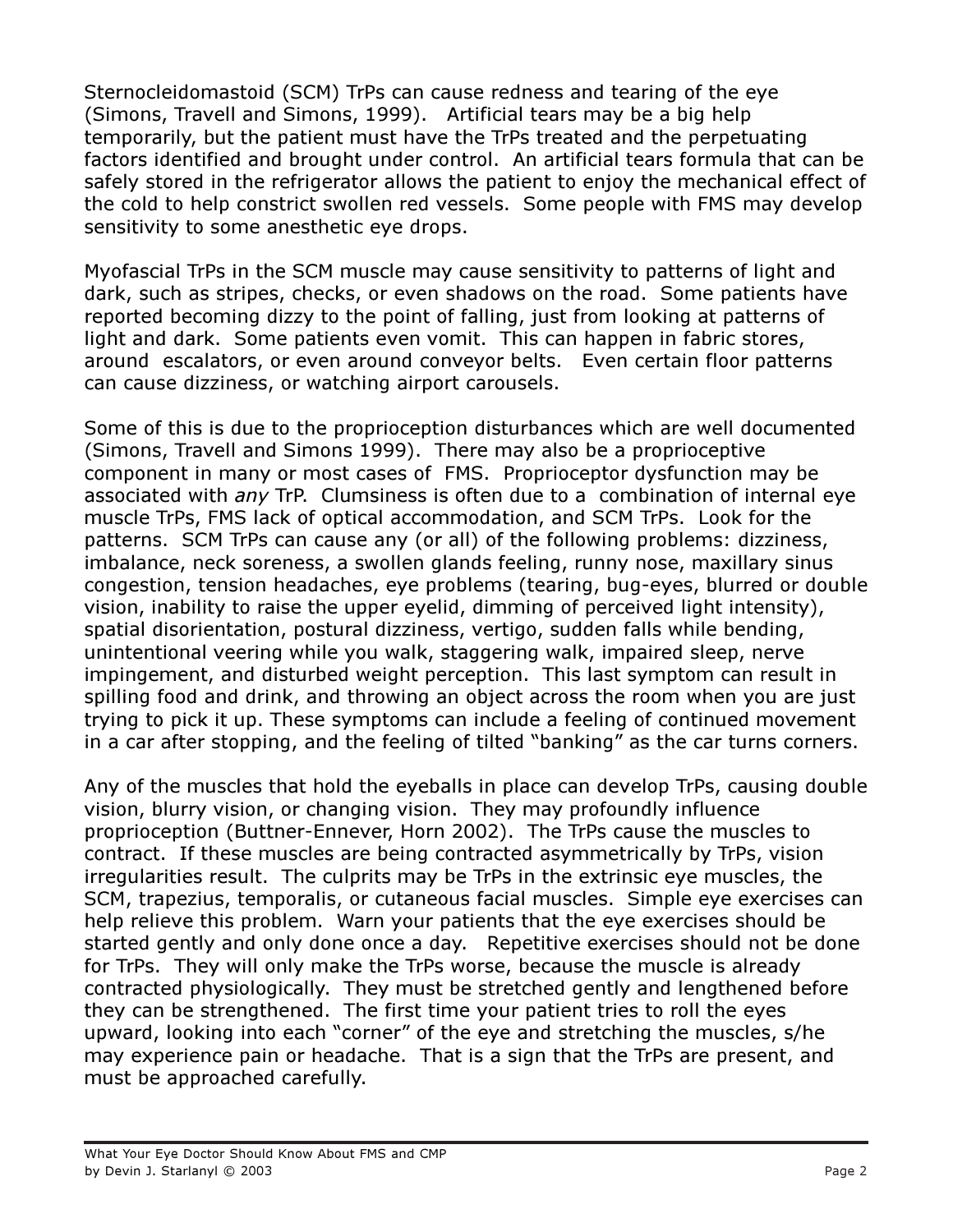Tell your patient to do this: To check the inner eye muscles, stretch them. Put one hand on your head, above your forehead. Then try to look at that hand. This shouldn't hurt. If it does hurt, the TrPs are telling you they are there. With your eyes still looking upward at your hand, look from one upper corner of your eye to the other. If this hurts, the TrPs are there, and that's at least part of what is causing your eye problem. The eye exercises stretch out eye muscle TrPs.

Once your patient does this simple eye exercise regularly, the mysterious changing vision problem often disappears. TrPs in the splenius cervices muscles can cause blurring of near vision, as well as pain in the side of the head to the eye on same side, and in the eye orbit. It is helpful to discuss your patient's reading habits. Incorrect lighting can give rise to TrPs (Simons, Travell and Simons 1999). Cutaneous facial TrPs can cause pain in your ears, eyes, nose, and teeth. These TrPs are shallow, and can occur anywhere on the face. Teach your patient some gentle pressure-point work for the face. If the TrPs are there, the patient will let you know.

The orbicularis oculi cutaneous facial TrPs refer pain to the nose and cheek and above the eye, and cause jittery letters when you try to read. The words seem to jump off the page or disappear when you stare at them. Putting clear plastic over the page to decrease print contrast may help with this problem.

Asymmetry is a common perpetrator of TrPs. Check to see if your patient's ears are misaligned. Ensure that glasses fit well. Asymmetry may also be caused by myofascial TrPs. Check all of your patients medications. Recent research indicates that the combination of melatonin, Zoloft and a high protein diet may cause optic neuropathy (Lehman, Johnson. 1999). Many patients with these conditions have metabolic syndrome or insulin resistance, and may be eating more protein. They also may be on melatonin for sleep and Zoloft for FMS.